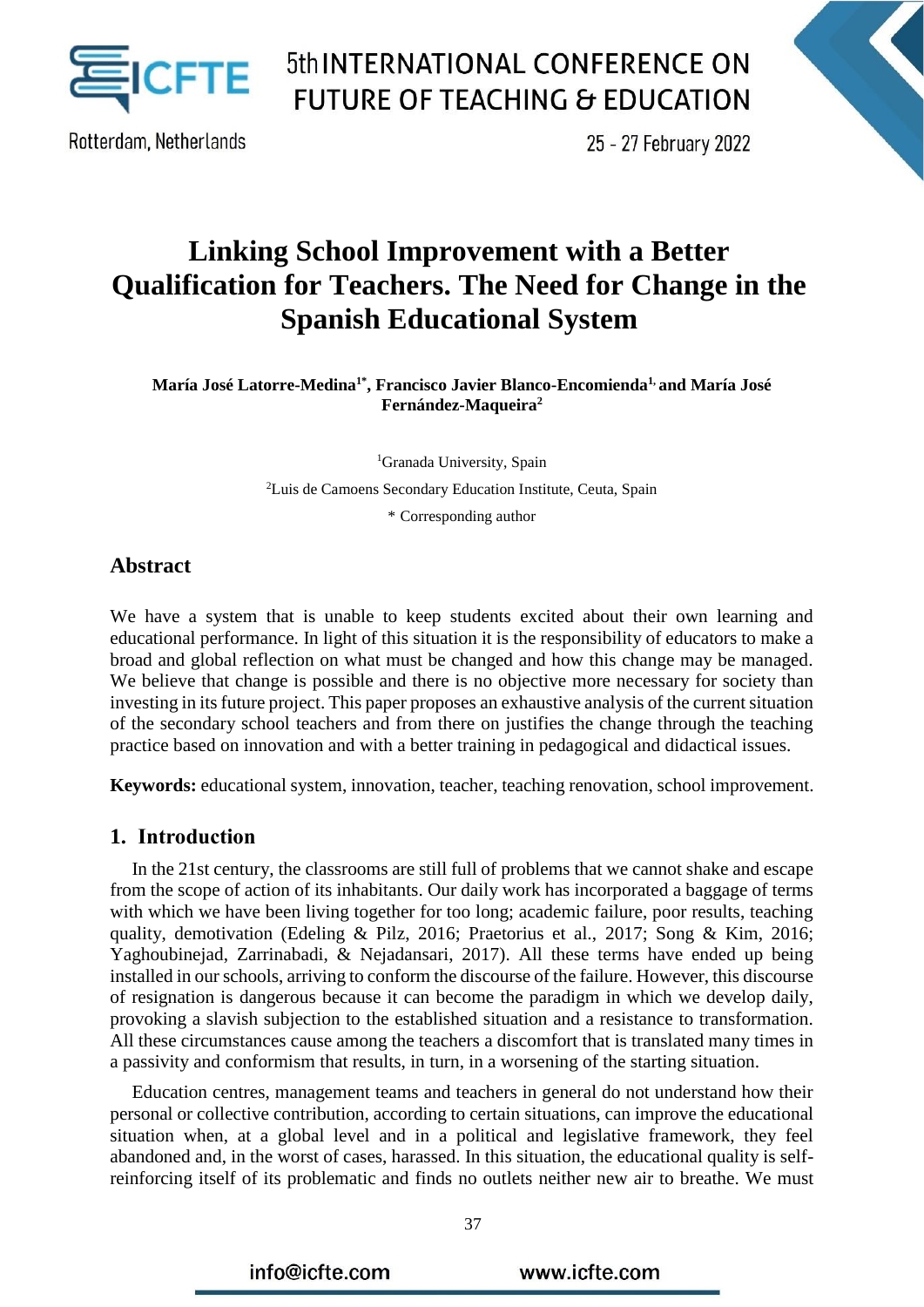

Rotterdam, Netherlands

25 - 27 February 2022

admit that in recent years the apparent efforts by educational administrations to improve the quality of education and academic results are constant (Ayala, Molina, & Prieto, 2012). Several plans for improving the quality of teaching have landed in secondary schools with a palliative function and have been implemented with more skepticism than faith and more reticence than illusion. These well-meaning reforms have not led to the expected changes and have found themselves contaminated by the endemic disease that affects the state of education. It does not seem that in these plans of improvement is the solution and the educational agents receive them as dressings of a wound too open and bleeding.

Considering the role of teachers when analyzing our educational reality is an unavoidable exercise, as it is inevitable that for decades we have become the centre of studies, statistics and regulations. Reflecting on the essential role of the teacher is an inevitable need to discover the personal processes involved in the practice of teaching and to design new strategies with guarantees of success. It is necessary to do a deep and calm exercise of self-criticism of our work as teachers. Assuming that we are not doing it well is a first step, definite on the other hand, but relatively easy. The difficult thing will be to dare to seek change.

Nieto and Portela (2006) claim that good teachers represent the biggest difference in the success or failure of the students. Darling-Hammond (2012) defines our profession as the cornerstone of all other professions. Above the educational centres there is an element that contributes a force and a more direct and more vigorous dynamism to the exercise of the education, the teachers. They are the agents that make day-to-day educational activity possible. Above and beyond the educational laws, educational projects and the good or malfunction of the centres, beyond the successful or failed exercise of leadership exercised by management teams, there is an executor of teaching practice in each and every one of the classrooms that promotes education every day. How can we start?

This article contributes to this needed body of research by analyzing the situation of the secondary school teachers and arguing the needed changes.

#### **2. Assuming teacher´s puzzlement**

Darling-Hammond (2012) justifies our confusion by saying that with the changes in the role of the educational system that we see nowadays, the work of teachers is getting harder increasingly. Before, teachers only had to 'complete the program' but now they have to devise ways to help an increasingly diverse student body and achieve ever higher levels, which makes their task more and more complex. Likewise, the different knowledges are multiplying at rates never seen before. Technological knowledge is doubling every year. According to the US Secretary of Education Richard Riley, the top ten in-demand jobs in 2010 did not even exist in 2004. So the new task of our schools is to prepare young people for jobs that do not yet exist, help them find solutions to problems that have not yet been identified, and give them the skills which they will need to use technologies that have not yet been invented.

Hargreaves (2003) has already expressed the paradoxical situation of teaching work more than a decade ago, and little has changed since then. From the teaching complex and large challenges are expected, it is expected from us who are devoted to it that we will be able to create the human skills and capacities that can enable individuals to survive and succeed in the society that today is called the knowledge. It is expected of teachers more than any other profession, that we build learning communities, that we keep the knowledge society alive and

info@icfte.com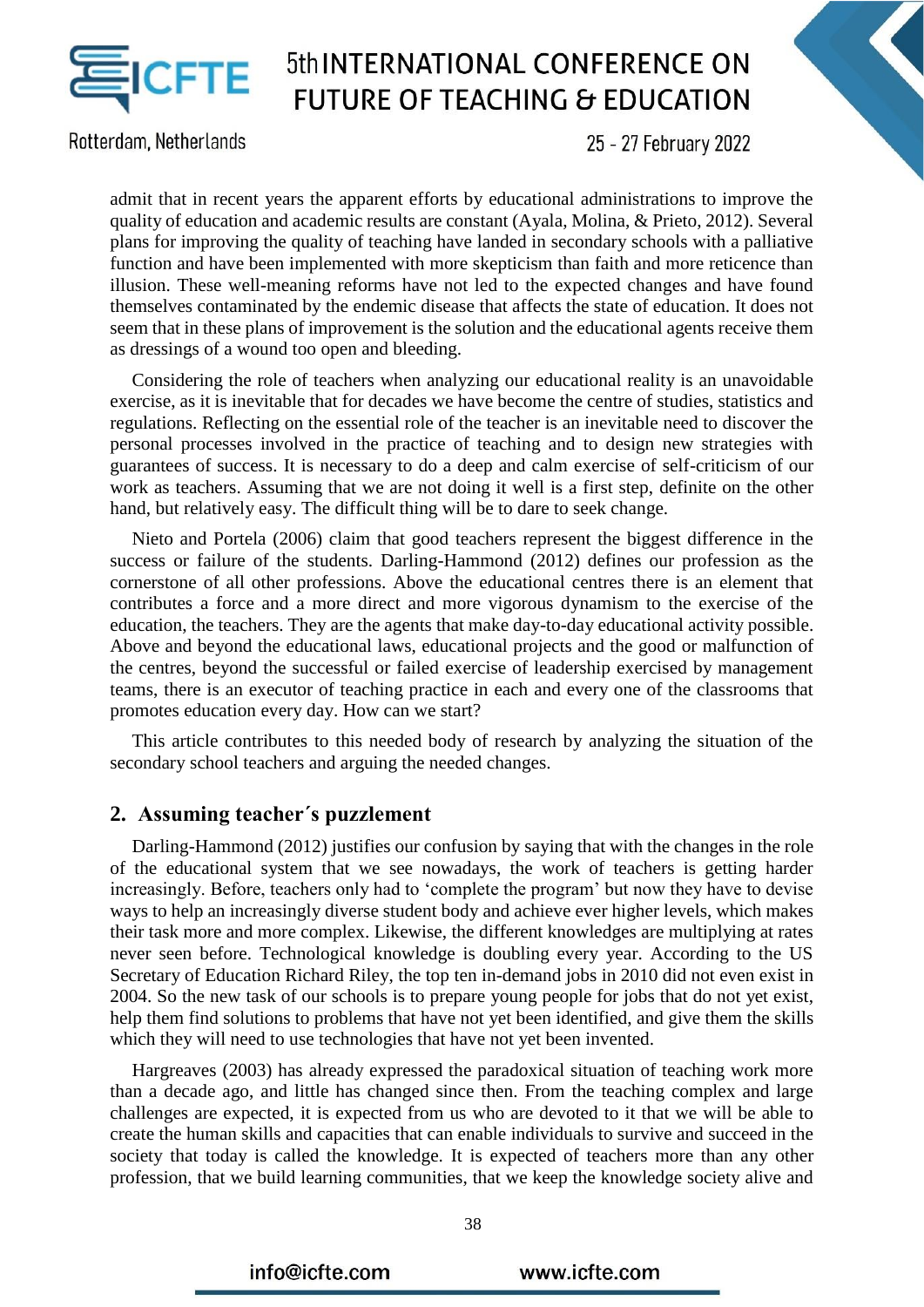

Rotterdam, Netherlands

25 - 27 February 2022

active and that we develop the capacities for innovation, flexibility and commitment to economic prosperity. At the same time, teachers are expected to mitigate many of the immense problems created by knowledge societies, such as excessive consumerism, a loss in the sense of community and widening gaps between rich and poor. In a way, the teachers are faced with the challenge of managing them to reach such goals, many of them apparently contradictory.

While this happens, in between the teachers disparate currents open that advance at the same speed, but in different direction. The current of those who call for methodological changes and of those who safeguard themselves under the easily acceptable discourse of failure. García (2003) dares to express himself with total sincerity and affirms that teachers are not doing their job well. The researcher does not hesitate to say that teachers, making a huge effort, are dedicating themselves to something else that is, of course, functional for the educational system, but it is not to guarantee that students learn what they should learn to achieve quality education.

There have been profound social changes in the last thirty years that teachers have not been able to digest. All this bewilderment coupled with a lack of training that incapacitates us to face new challenges and the desire to cling to routines, leads many teachers to do our work wrong and have to face a criticism as widespread as unfair that considers teachers universal responsible for all the failures of the education system. In this analysis that we are carrying out on teaching practices, we warn about the need to make a thorough revision on secondary school teachers. Teacher training has not been given the necessary importance and this has a negative outcome on the educational quality. From our point of view, there are four aspects in which teachers should be permanently trained, equal in relevance, namely, academic issues relating to subjects taught, curriculum issues, methodology and personal and emotional teacher-student relationships. Of these four blocks, secondary school teachers have felt a strong tendency, perhaps marked by an academic tradition, to train ourselves in the subjects we teach. We have assumed that the teacher should be a scholar in his subject and that the quality of our teaching was intimately related to our academic training. Until a few years ago, this was an unquestionable reality and gradually differentiated the teaching staff by virtue of the knowledge that they were able to convey to their students.

Of course, we are talking about a student body that was not reflexive with the process of teaching learning that had come to live and the criticism towards this process was a personal exercise that hardly transferred to the teacher's domain. Whether due to this tradition or to lived experiences, teachers have never been reluctant to be trained in this sense, being the academic quality of the teacher an 'unquestionable issue'. This is a well established reality in the stage of secondary education, where we do not know very well in which area we must deal with. Maragall (2002) points out that one of the great problems of our educational system is the great crisis that the teacher suffers. As the author says the teachers' work has been changed, so that the role of public instruction that characterized high school teachers has been modified and extended to an educational function similar to that which teachers in primary school have been performing. One of the big problems secondary school teachers must face is the fact that there is no correspondence between their academic preparation and the conditions of access to teaching with the tasks that they really must assume today.

On the one hand, it is not possible that the teaching practices of the teacher are the appropriate ones without having a thorough knowledge of the subject to be taught or with an unacceptable cultural level. On the other hand, it is not conceivable a teacher with an excellent level of the subject, but an ineffective teaching practice. Educational research has not been able

39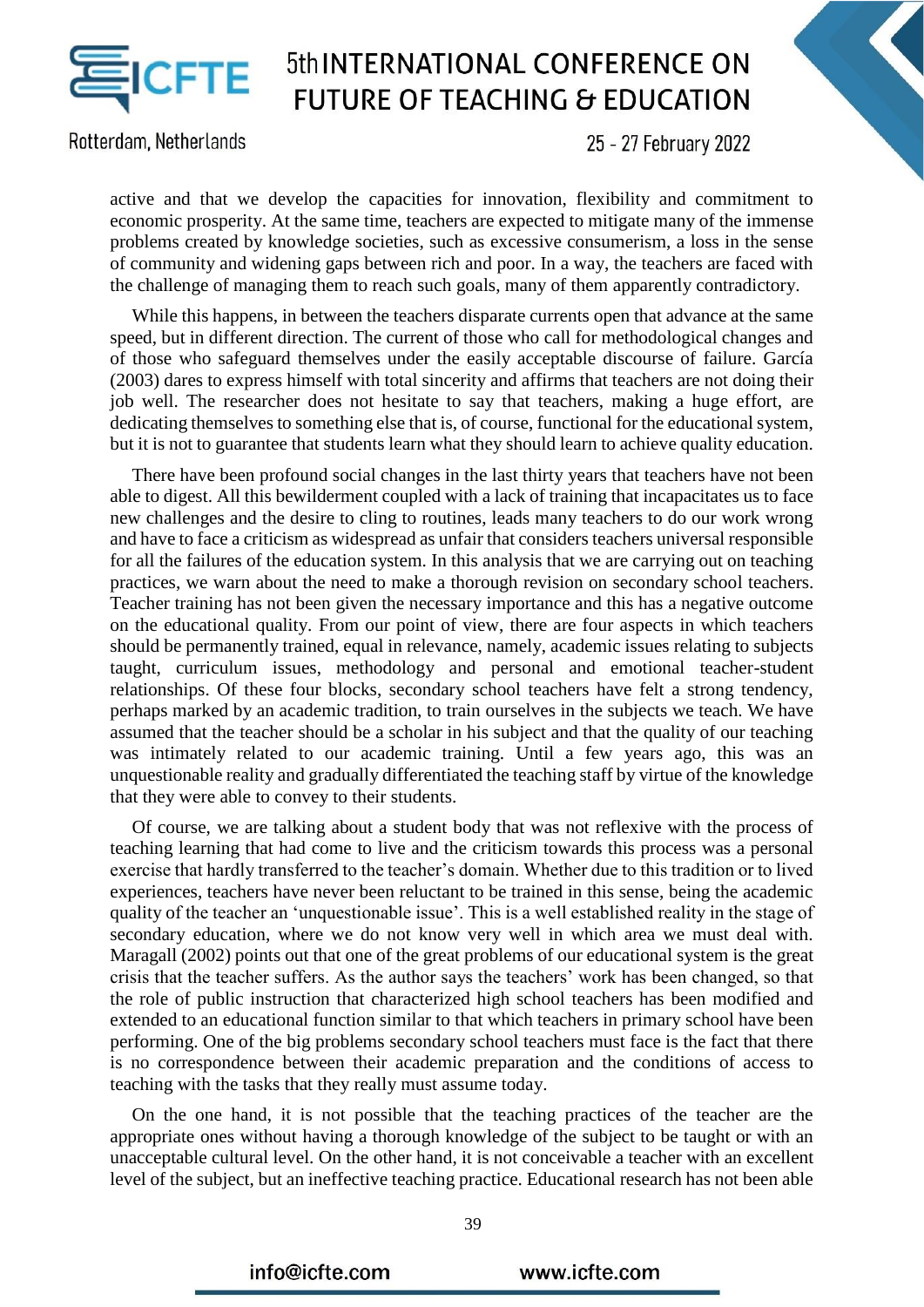

Rotterdam, Netherlands

25 - 27 February 2022

to establish clearly which of these two components is the most important aspect to the students' performance and, therefore, to the quality of teaching. The solution seems simple when we dare to affirm that the suitable thing is to fulfill both aspects satisfactorily, nevertheless, this supposes a teacher training more global and integrating. In short, elucidating the dilemma posed involves aspiring to a higher quality teaching career.

If it is assumed that we are failing badly, what prevents us from changing? What is happening at a higher level so that teachers have not known and, at least, wanted to assume that our classrooms are crying out for a new conception of the teacher?

#### **3. The necessary improvement of the access to teaching for secondary school teachers**

Being a professional means having specialized knowledge that allows us to look for solutions to complex situations that can be presented to us, and the resources have to be varied as different are the problems that we come up with, therefore, the process of personal investigation and training must be steady, to have pedagogical strategies and skills to apply. The classroom is our living room, it is our horizon and our goal, it is the natural habitat of those who we learn and teach. Denying that learning is the flip side of teaching is not understanding the 21st century education, but, unfortunately, these attitudes still abound. For this to change, we place the emphasis on the teachers' education as a basic and primary pillar in which to support quality education. As Darling-Hammond (2001) rightly says, educational systems must be capable not only of attracting a high academic capacity and committed candidates, but also of training them with solid contents, pedagogical knowledge and practical skills, to develop their skills to work effectively with a diverse universe of students. In doing so, their initial steps can be supported so that they become very competent and remain in the profession.

Creativity, collaboration, critical thinking, problem solving, social responsibility are key aspects on which the OECD report on 21st century education recommends to focus with students to prepare them for the future they need to face (OECD, 2012). These are the skills that will have to shuffle the citizen of the near future to successfully operate in the changing world that has come to live. The results of the external tests passed by our students and whose results are reflected in the PISA reports, leave in a devastating level Spanish students due to the poor academic results obtained by them. It is not a matter now to detail in detail a report that is more than known by all; it is possible to say, if we are allowed to criticize, that it is at least annoying for teachers the media deployment that surrounds these results and that is contrasted with the general disinterest for the education of those same media. In any case, the results of the PISA reports, which have become the greatest benchmark of academic quality at an international level, can and should be a reason for reflection among all teachers. These reports are an opportunity to rethink the sense of learning in secondary schools, about what we are doing wrong and why we remain in error. Hernández (2006) states that the low results of PISA are explained because teachers do not teach to use what our students have learned in everyday situation, it means that what we continue to teach is to pass exams, but not to act as critical, reflective and intelligent citizens. In Europe, voices like Marina (2014) state that teachers are poorly trained. At an international level, Fullan (1998) became one of the first voices in demanding that emphasis should be placed on improving the quality of teachers, especially with regard to the collective capacity to build better learning. The OECD (2012) report itself points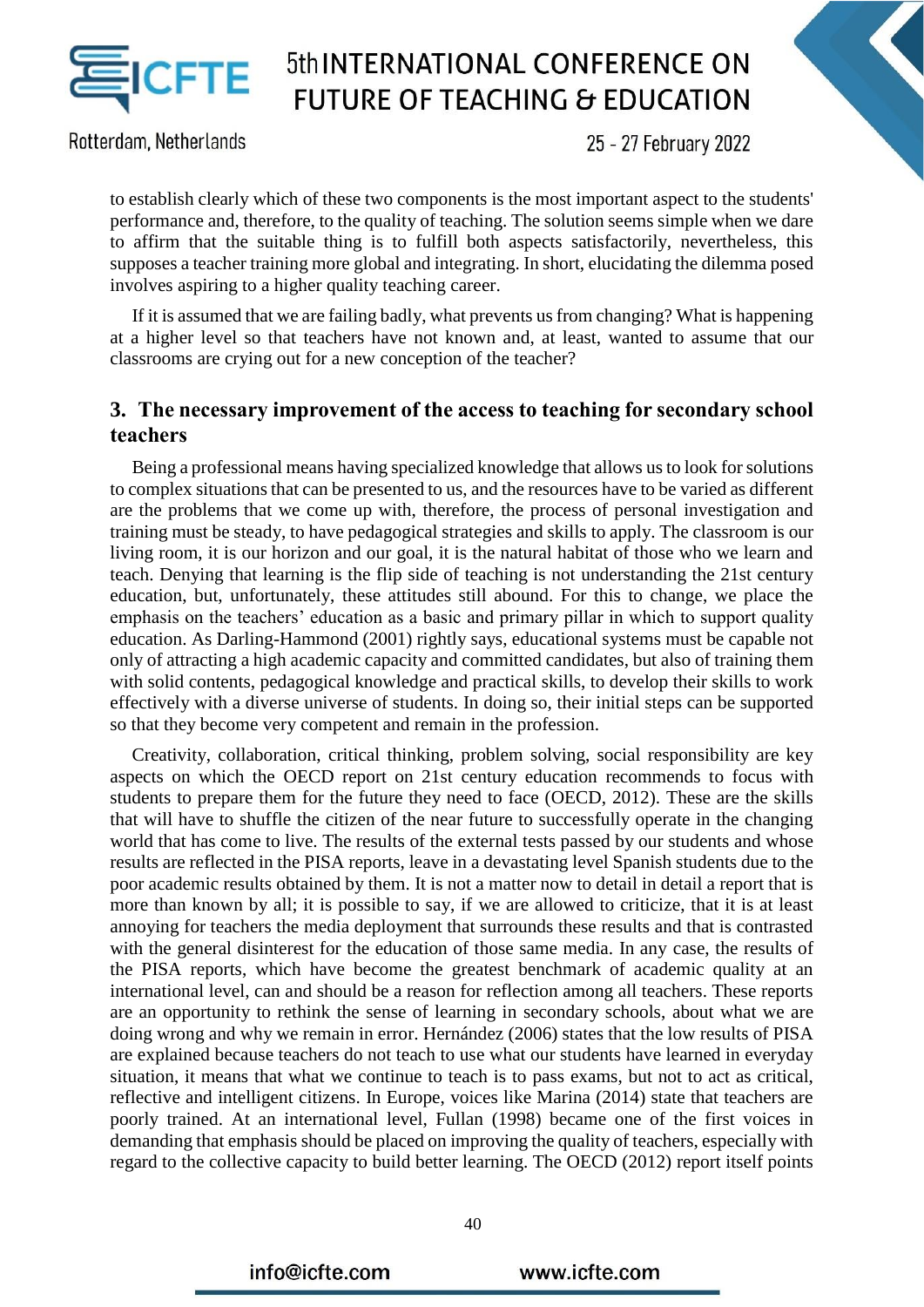

Rotterdam, Netherlands

25 - 27 February 2022

out that poor school performance is due, among other reasons, to a teaching profession that does not offer high quality. The Eurydice (2013) report also raises the quality of the teachers who

make up the profession, and advocates, for a highly qualified teaching staff throughout Europe and provides the opportunity to start attracting the best students to teaching careers.

Undoubtedly, the quality of teachers in terms of the capacity to create a true learning culture and improve the skills to build knowledge is crucial for the development of any child, youth or adult facing the process of teaching. Recognizing that we are not prepared as teachers of the 21st century may be excessively thorny, but at least we should begin to reflect that the answer is, unfortunately, not.

Teachers today are not responding to a school that, without realizing it, is already the future. That is why one of the areas of knowledge in which we should print our effort as teachers is to understand and manage the process of educational change, improvement and school innovation.

We can say that innovation and improvement are the aspects that are within the reach of teachers and that is precisely where we should focus our training and efforts to contribute to change. Both innovation and improvement require a change of attitude and mentality and an enormous capacity to deal with conflict and problems. It is the teachers who better coexist with conflicts who are more open to other ideas. The professional we require should be a professional open to discussion and dialogue, resistant to discouragement and knowledgeable about what it means to change our actions. Change is a process that takes time, is not an isolated fact and does not last, but aspires to be sustainable in time, brings with it conflicts and causes resistance. In order for a real change to occur, teachers will have to have a new vision of the educational world, to believe in the need and to form ourselves for the process. We must desire a new school and believe in it. Paredes (2004) warns that there are a large number of teachers who, although workers, seek stability in the centre and its practices, live teaching exclusively as a job, are alienated and work on their owns. We must break the culture of isolation and start working collaboratively among teachers. Tribó (2008) demands the need for a change, a new professional culture in which the teacher sees himself as part of a professional group where competences such as teamwork, coordination and shared programming are the main axes of our activity.

The new teachers that today's school demands need to realize that the expository methods must give way to interactive methods in which teachers encourage the students' autonomy in the acquisition of knowledge, through research, debate and confrontation of opinions. According to Tribó (2008), it is necessary that teachers learn to act as mediators between information and knowledge. It is a matter of passing from the sending teacher to the enabling teacher of learning. But it is not easy; the dominant factor is still today the transmission of information from the teacher to the student.

The teachers, although being professional and motivated in their daily work, assume the dynamics of the centres as something established, as a line of action that must be continued without conflict. We are facing the phenomenon of the socialization of Gago (2006). If a teacher begins to work in a centre where there is no debate, confrontation of ideas or differentiated actions, he will hardly try to change the situation, but will be led by the *generalis modus faciendi*. It also ignores the educational project of its centre or considers that it is a function and

info@icfte.com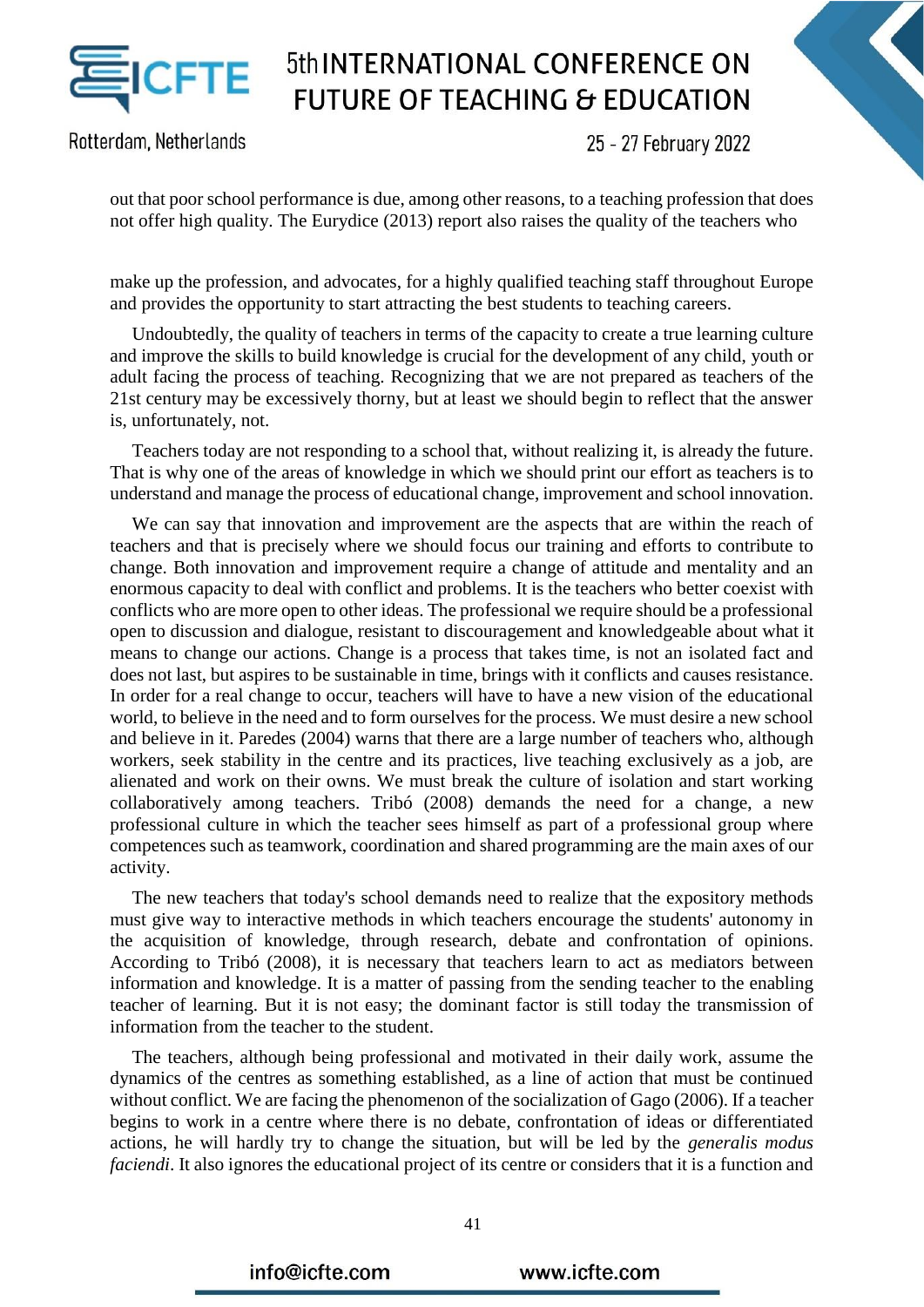

Rotterdam, Netherlands

25 - 27 February 2022

management that only concerns the management team, but that in no way concerns their daily work in the classroom. Consequence of this assumption of the established customs is the

rejection to the conflict, understanding this like an uncomfortable situation contrary to the stability.

There is a great tendency, on the part of teachers, to seek stability not only in the centre but also in their teaching practices. This deep-rooted immobility in a large part of the teaching staff is one of the pillars of our performance on which we should make an exercise of self-criticism. From immobility, the conflict is annoying and therefore does not lead to changes that can bring considerable improvements. It is necessary to understand conflict as a space resulting from dialogue and the confrontation of ideas, conflict serves to learn from oneself because it calls into question what we consider as established; this same exercise suits the institutions and, especially, educational centres, which should be constantly in the process of reflection, evaluation and change.

According to Paredes (2004), learning to live together in discussion and conflict is a major challenge for education professionals. Fullan (1993), conscious of the alterations and complexity that a profound educational change requires, has no modesty in relating it to chaos theory. This author understands that the moral purpose and agent of the search for transformation are perfect coworkers. We must reject linearity in change, as it happens in nature. Changing is not making a difference, change, therefore, becomes chaos and we must be prepared to work under conditions of fragmentation and stress. Everything is summed up in this sentence full of meaning: problems are our friends.

We must begin to recognize that the great obstacle of secondary school teachers is the lack of pedagogical training. As García (2002) points out, it is usually a well-accepted belief that as we ascend in the educational level, the concern for didactic and pedagogical issues decreases. Efforts have been made to alleviate this great hindrance by means of training courses which have been completely useless for the desired effects, since this training is insufficient, marginalized, unbalanced and of minor importance.

One of the education systems which have received attention from all over the world due to the excellent results in the PISA surveys is the Finnish. A major reason for these high levels learning outcomes is the high competence of teachers. However, the secondary school teachers' education was not easy at all and had not proceeded without tensions. Niemi and Jukku-Sihvomen (2009) affirm that the Finnish system had to deal with strong conflicts between faculties of academic disciplines and education. One of the major reasons of the tensions focused on how much secondary school teachers need pure academic content knowledge and pedagogical studies. For many years academic disciplines had been the most important in teachers´ work. The authors say that the polarity between these two aspects has decreased during the last years, becoming pedagogy more and more important in teachers´ formation, becoming a key factor for the high level students´ learning outcomes.

It has been a fact to consider that teaching at higher levels of education was satisfactorily covered as long as teachers demonstrated a broad and well-founded knowledge of the discipline we teach, that is, to teach was enough and left over with erudition and knowledge of the content

42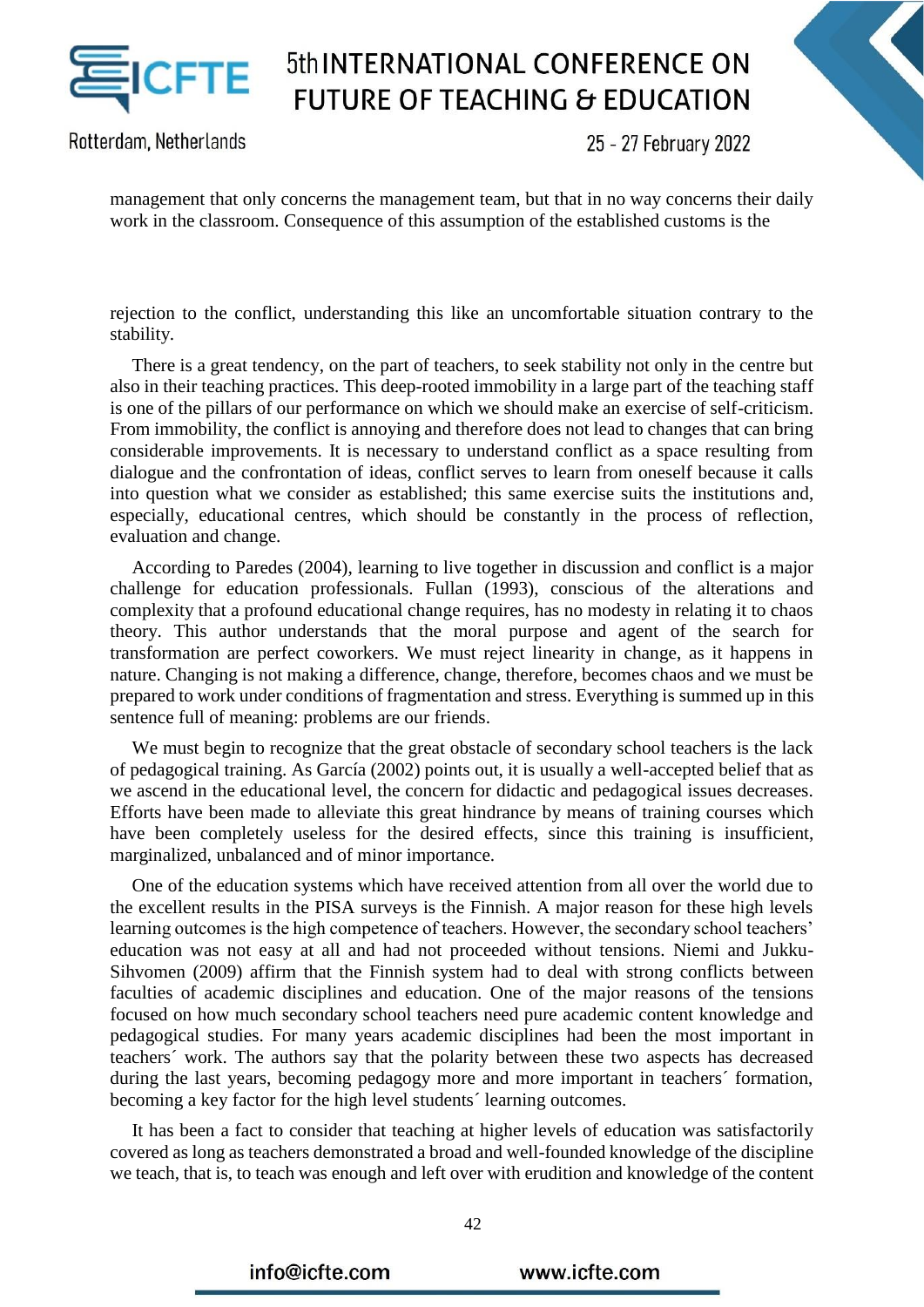

Rotterdam, Netherlands

25 - 27 February 2022

to be taught. The rest is given as natural, as that which will come by waiting for the years of experience to pass. Secondary school teachers have been more than overwhelmed by the changes that education has undergone and we have not always provided a new and more successful background. This situation has caused great discomfort, in addition to a loss of faith in our profession. According to Bolívar (2006), the profound changes in the structure, curriculum and, above all, attitudes in the student population are provoking a crisis of professional identity among teachers. The lack of relevant skills to deal with the new situation leads many teachers to think that their professional identity is in a state of siege. In addition, the external pressure to assume new responsibilities can be interpreted as a break with their previous judgments and knowledge, which makes the identity crisis even more profound. Therefore, there is an urgent need to rebuild the professional identity of secondary school teachers.

In USA, the most prominent educational thinkers are very critical of the American high schools. According to Elmore (2012), high schools perfectly represent the key deficiencies in the larger system of education itself. They are still today rigid bureaucratic structures that resist innovation and change. He even dares to predict a dangerous dissociation between learning and schooling. In Europe, Domingo and Barrero (2012) affirm that it is the teaching collective of secondary school that is most affected by this crisis of professional identity. The two researchers consider the secondary education stage to be the most affected by the current pressures between quality and equity. The secondary school teacher debates himself between a comprehensive education which purpose is to form citizens, or an academic and elitist education for which we were formed. Moreno (2006) reflects on this same idea and goes a step further by stating that there is some resistance to training among teachers who seem to be increasingly tempted to give up opportunities to learn to innovate, giving greater importance to 'survival techniques' in a medium, that of the classroom, which they perceive and experience as openly hostile.

We must react to this situation by promoting training and this will be well received by teachers when they experience that is beneficial to their daily work. We fully agree with Paredes (2004) when he states that the best training for teachers is the one that emanates from the school itself because it understands that it is a training for its own experience and context. Fullan (1998) emphasizes the enormous importance of training in the school itself, as opposed to the uselessness of carrying out training processes that come from outside and are external to the reality of the centres.

Having acknowledged this shortage of training on the part of teachers, we must also reflect on educational theorists, to whom we owe much of the pedagogical innovations. The important advances in educational research do not reach the classrooms with more incidence due to the lack of interest on the part of the teachers, especially in the higher levels, but we should analyse if the researchers are concerned to change this situation. There is a huge difference between the pedagogy theorist and the classroom teacher, that is, between the theoretical advances and the daily application and this is one more of the nonsense that we find in our educational system.

Educational research and teaching practice live in separate worlds. There has been no synergy between educational research and teaching that could be expected and this situation translates into an expenditure of mutual energy. Teachers see educational researchers as agents who theorize about a reality they are unaware of, which is the reality of classrooms, and for their part, the researchers blame the teachers of immobility and accuse them of not worrying about incorporating the advances of research in their teaching practice. It may be necessary for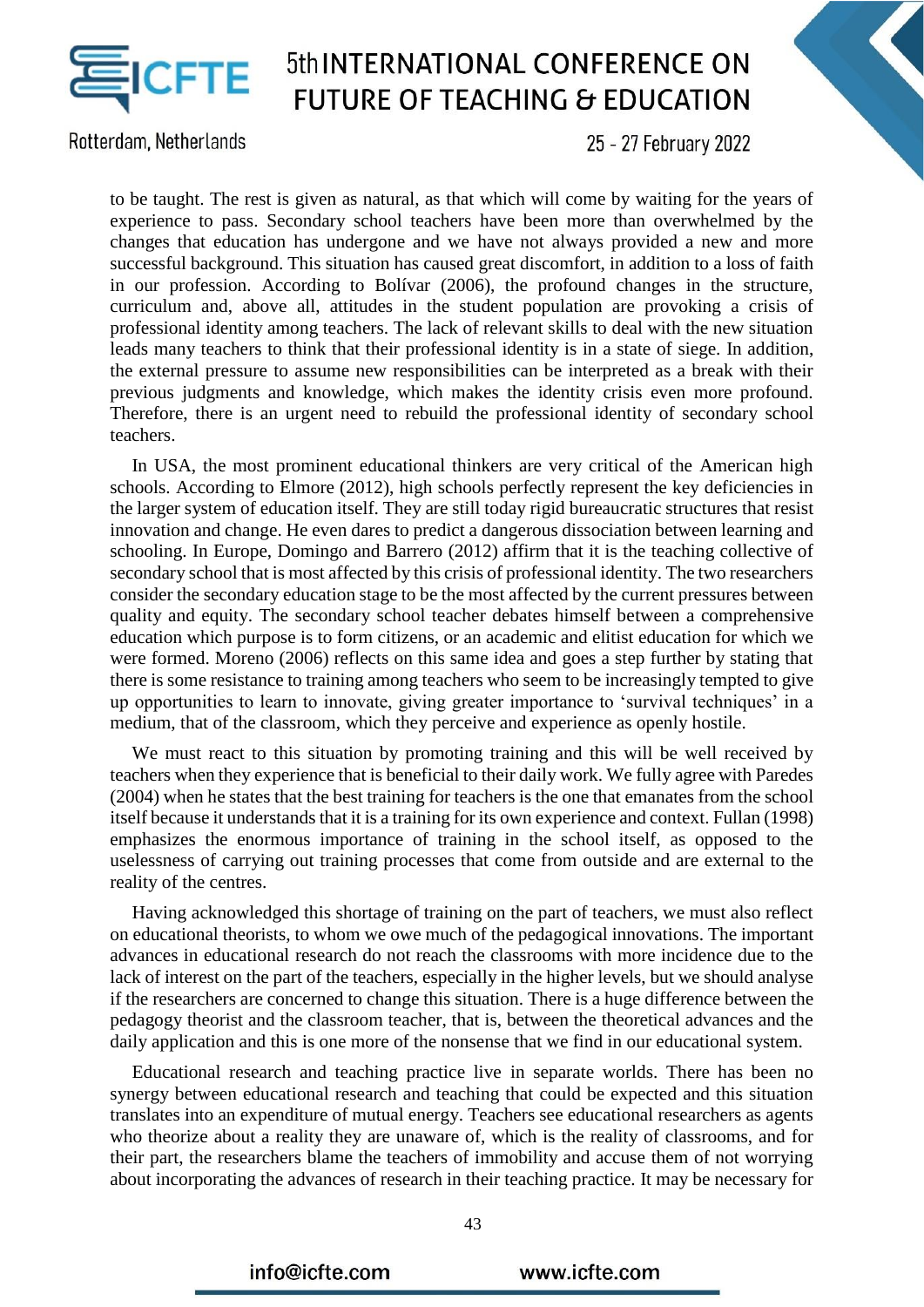

Rotterdam, Netherlands

25 - 27 February 2022

the research and the university to make an effort to analyse this situation and find the means to bridge the gap between theory and classrooms in order to give real and practical meaning to their work. We must ensure that the valuable fertilizer they produce reaches the fields to be fertilized.

#### **4. From astonishment to enthusiasm**

What type of teachers are there? Teachers are the most important factor in transferring their learning to students, expanded their minds with their knowledge. However, how do they deal with such as responsibility? There are many types of teachers at high schools, and they are categorized mostly based on some typical personality traits. In essence, and according to each professional is faced with their functions, teachers can be sorted into two types: traditional and innovative. Those in the first group belong to those teachers who respect the guidelines set by management teams without questioning their validity, effectiveness or relevance, define themselves as specialists in a particular subject, give priority to seniority in the centre or specific positions before professional curriculum, they assume the authority of the educational administration without trust or belief in it, work alone and feel liberated if innovators do not alter their stability bubble. They are immobile and feel comfortable with daily work under control, do not review their performance and the concept of self-assessment is not in their teacher backpack. Innovators, on the contrary, are open to change, do not fear conflict because they are comfortable in it, cooperative, do consider that seniority or position in the centre is a value, are in a continuous process of formation, are critical with the decisions of the management teams and the administration and they look for the recognition to their work because they feel that it is part of the change that they crave. There is also a factor that sets them apart from the rest, the first group of teachers has limited beliefs about students, while the second group has high expectations for its students.

It is not easy to address the issue of what we mean by the profile of a good teacher. It is obvious that there is no single profile as there is no methodology that enjoys universal acceptance, however, we must aspire to have in our classrooms excellent people, motivated and reflective and self-critical, who are able to transform themselves and transform their performance taking into account the contexts in which we develop our work. That said, the teacher of today has two options. The first of them, to take shelter under cover of alibis that can give an explanation to immobility and defeatism. Among these alibis is that of prioritizing the responsibility of superior forces when seeking solutions to educational problems. The second option is to take the initiative and throw ourselves into a change and purification of our teaching profile, at risk of being alone or, who knows, contagious and drag those who, like us, think they have been investing for a long time a precious time exercising methodologies that are already valid for our students. Therefore, the following question is: can one be innovative in the life of the classroom even though the culture of change does not appear in the centre? It is obvious that the ideal is the existence of a global and inclusive change led from the heart of the educational centres. The work of leadership becomes indispensable, however, leadership does not make a difference in isolation. Without the capacity for learning and the motivating force in the face of teacher change, innovation will be an imposed activity but not emanated from the real need to improve. Hulsbos, Evers, and Kessels (2016) analysed in depth the value of leadership in the implementation and development of innovative actions in Dutch centres. The involvement in innovation and learning carried out by school leaders can lead to improved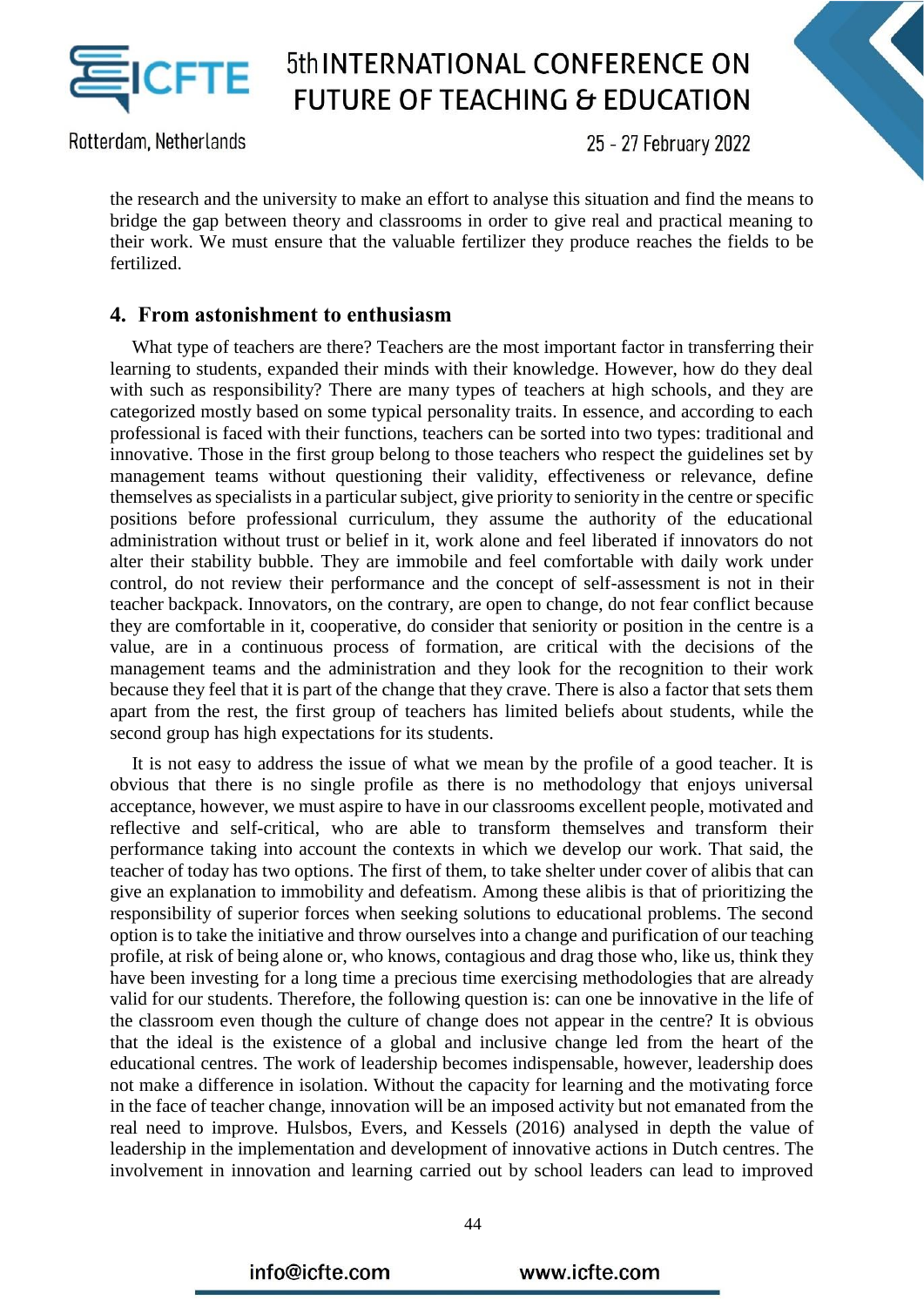

Rotterdam, Netherlands

25 - 27 February 2022

outcomes in terms of success in schools if the forces move in an interrelated way. Individual learning on the part of teachers together with the whole school learning and leadership is what leads to school success.

It is not the purpose of this work to elude the responsibility that the administrations or the educative leaders must have in light of the improvement of the results. However, we value the executing force that each teacher has within his classroom and those specific and local actions, carried out through innovation and creativity, will lead to the improvement of results of the spectrum of the affected students. Following Fullan (1993), the future of educational change depends on the evolution from innovation to institutional development.

Tejada (2000) analyses the teacher's role in innovation and makes an interesting distinction according to the level of involvement. In this way, it differentiates between the teacher as an executor, the teacher as an implementer and the teacher as a curricular agent.

It is towards this profile where we have to direct our eyes, we must aspire to a transformative teacher. Tejada (2000) calls him researcher-innovator. This teacher we want to have in our classrooms is a curious teacher and understands that learning is a constant for teaching. However, innovative attitudes do not appear to be the prevailing trend among secondary school teachers. Very different attitudes are still detected between the teaching practices of primary teachers and those of secondary school teachers.

Our classrooms are occupied by two very different profiles of educators. Those who with determination and illusion are reinventing themselves and transforming educational action and those who are stuck in the discourse of disappointment and disenchantment. Of these two currents, the current of atony and the current of enthusiasm, we need enthusiasm to win.

#### **5. The need for renovation**

It is therefore clearly argued that we need a renewed and more complex secondary school professional with a solid academic and intellectual training, with an ongoing capacity of adaptation and 'knowledgeable' teacher, following the terminology coined by Fullan (1993), who understands that we have stopped being mere educators to be instructors, guides and advisers of future citizens.

The secondary school teacher invests a disproportionate and precious time in giving lessons of academic facts and concepts when the fundamental thing is to cement the capacities of the people, to stimulate the curiosity and the cooperation, to encourage the creativity and the research like ways of development of structures of own thoughts and schemes of interpretation of reality. If we take good care of our reality we will realize that the new school of the 21st century has drawn a very different teacher-student relationship than the one that prevailed a few years ago. The implementation of innovative methodologies is based on the basis of cooperative work, and this new way of working affects teachers and students alike when interacting in the classroom. Knowing how to deal with our students is, undoubtedly, a new professional challenge for secondary school teachers. The teachers we need must learn to value the training and the potential that provides knowledge and didactic management.

There are attitudes, the potential is there too. We have settled in the speech that obstacles come from the outside and we have not had the courage to look at us through the prism of objectivity and professional sincerity. At times, the main obstacles are those that we erect

45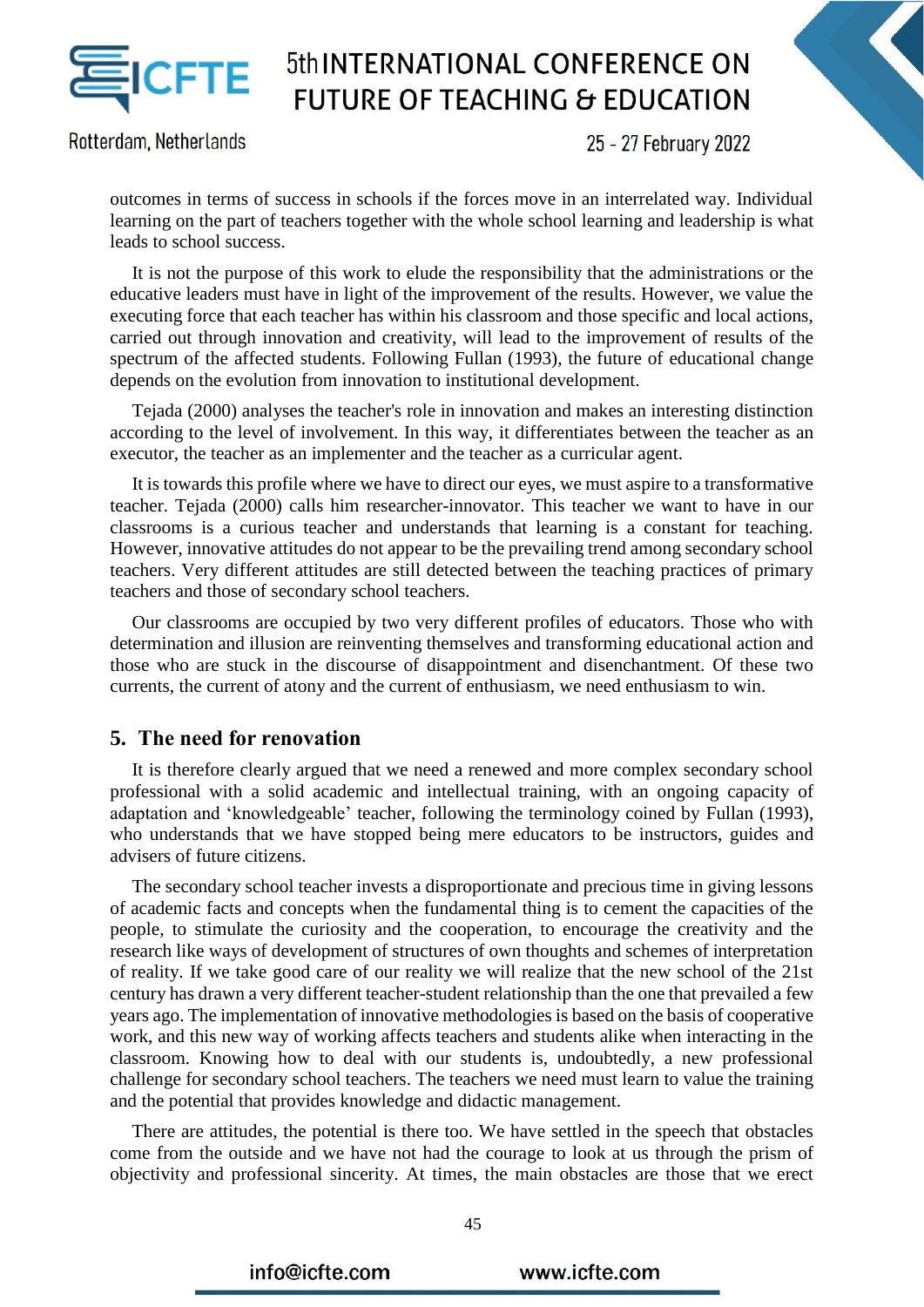

Rotterdam, Netherlands

25 - 27 February 2022

ourselves, prejudices that we defend of irrational form without having tried the new that perhaps may be the best. Very easily we tend to place outside of us the reasons or the reasons that make it difficult to have a change of attitude when in fact the biggest impediments are ourselves. We can certainly change our attitudes, but only with the learning of new knowledge, to make us strong, determined and able to take on and develop innovations. That is why it is essential to offer teachers a permanent education, close to their concerns and emanating from their direct reality, and the best way to do this is to share this training in the schools themselves. Shared formation in a common reality. It is clear that isolated innovation will not generate the change of educational culture to which we aspire, in fact, this work is proposed as a fundamental principle that the ideal situation is through the fabric of all the elements that make up the bases of activity school; leaders and competent and creative management teams, innovative teachers, interactive methodologies and the participation of all agents of the educational community. That said, we can have a dream, but we cannot expect it to happen without participating in its construction. It is for this very reason that we defend innovative practices, collective or individual, in the conviction that, as Altopiedi and Murillo (2010) affirm, innovation always implies a change.

We agree with Marina (2001) when she summarizes the features of the new teacher as one who conceives education as an ethical project, who is an expert in education, in collaboration. We need teachers trained for action, diversity and problem solving, teachers who take a more active role and, especially, who are good propagandists of education. It is our responsibility to create culture around education and to be proud of our profession, without forgetting, mind you, that among the attitudes that make teaching possible, there are those that have to do with humility and responsibility.

#### **6. Conclusion**

This paper has proposed an exhaustive analysis of the overwhelming situation of the secondary school teachers and from there on justify the needed change. Many are the factors that keep them stuck in such a mediocre as unfair situation. Their commitment is a renewed teaching practice, based on innovation and creativity and placing a greater emphasis on pedagogy and didactics.

They must prepare ourselves to learn and unlearn, the latter being a vastly more complex process than the former. Unlearning entails a discard of acting that they have maintained for a long time. They feel comfortable with their practice and they bet on it even when they are aware that it is not giving us the results they want, but they are in their comfort zone and it is difficult to give it up. Jumping into more creative and dialogic methods means jumping into an area of experimentation where one will have to learn, compare, experiment, work collaboratively, fail, and finally achieve the necessary improvement (Bolívar, 2009, 2019).

The secondary school teachers must be aware that their work has changed in the last decades, that the classrooms do not need transmitters of knowledge, which is precisely in what they had been trained, but organizers of interaction, research, and a wider, global and productive learning. For this it is necessary to reflect and redefine their function, re-design their function and consider a new, more motivating and successful attempt.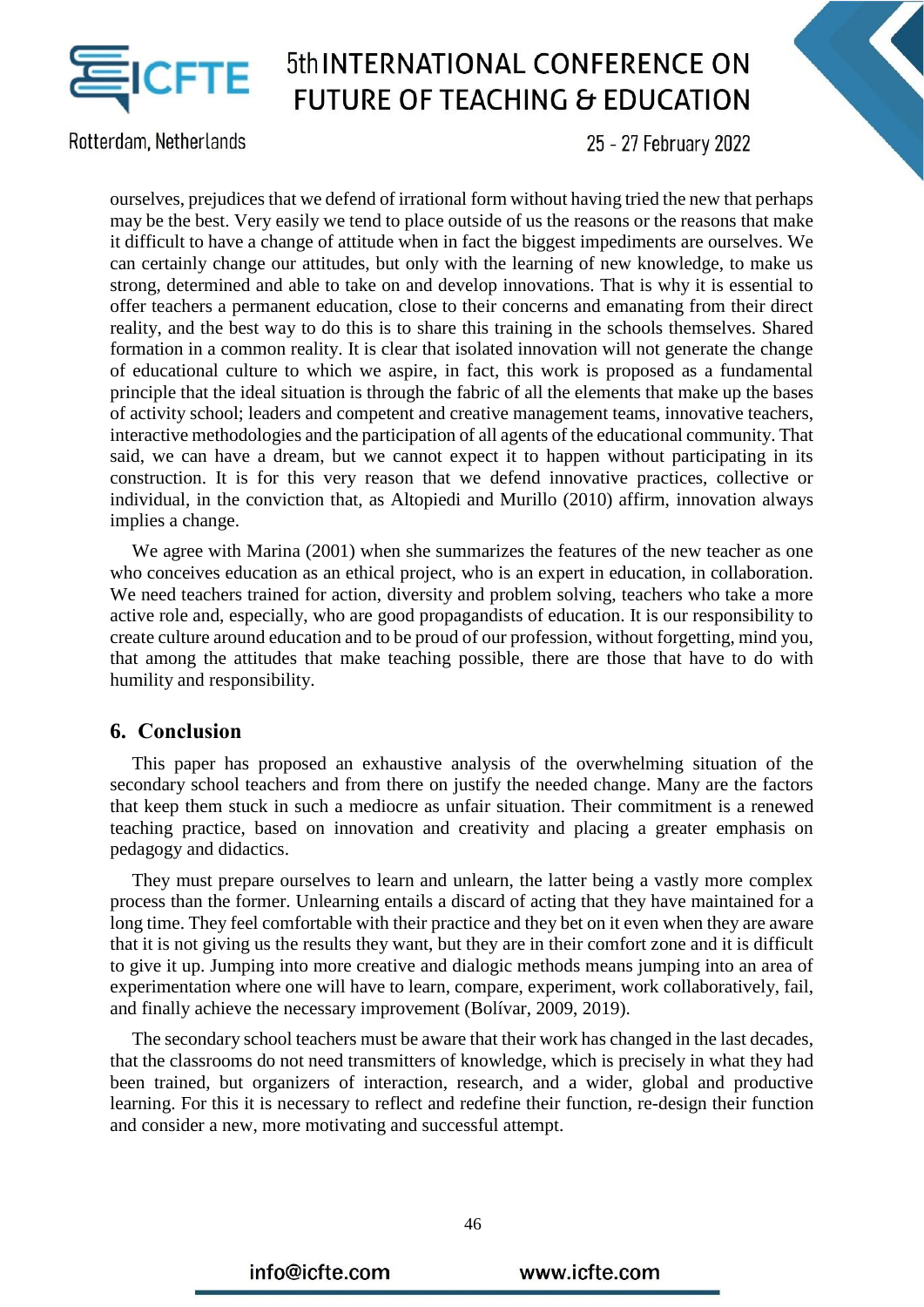

Rotterdam, Netherlands

25 - 27 February 2022

#### **Acknowledgment**

The study reported in this paper was supported by the Spanish Ministry of Science and Innovation and Andalusian Board. Research Projects *Communities of professional practice and improvement of learning: Intermediate leadership, networks and interrelations. Schools in complex contexts* (project number PID2020-117020GB-I00 and project number P20\_00311).

#### **References**

- Altopiedi, M., & Murillo, P. (2010). Innovative practices in schools facing change: Fields and kinds in which they take place. *Profesorado*, *14*(1), 47–70.
- Ayala, C. L., Molina, V., & Prieto, R. (2012). Singular agreements between the administration and schools for educational success. *Revista de Educación*, *359*, 195–219.
- Bolívar, A. (2006). *La identidad profesional del profesorado de secundaria: Crisis y reconstrucción.* Málaga: Aljibe.
- Bolívar, A. (2009). De "la escuela no importa" a la escuela como unidad base de mejora. *Revista Punto Edu, 15*, 28-33.
- Bolívar, A. (2019). *Una dirección escolar con capacidad de liderazgo pedagógico*. Madrid: La Muralla.
- Darling-Hammond, L. (2001). *El derecho de aprender*. *Crear buenas escuelas para todos*. Barcelona: Ariel.
- Darling-Hammond, L. (2012). *Discurso de investidura como Doctora Honoris Causa*. Alicante: University of Alicante.
- Domingo, J., & Barrero, B. (2012). Reconstruction of teacher professional identity. A view from the school's counselors and principals. *Perspectiva Educacional*, *51*(2), 91–118.
- Edeling, S., & Pilz, M. (2016). Teaching self- and social competencies in the retail sector. Findings from vocational schools in Germany, Italy and Poland. *Education and Training*, *58*(9), 1041–1059.
- Elmore, R. (2012, October 31). I do not believe in the institutional structure of public schools any more. Retrieved from http://schoolleader.typepad.com/school-leader/2012/10/
- Eurydice (2013). *Key data on teachers and school leaders in Europe*. Luxembourg: Publications Office of the European Union.
- Fullan, M. (1993). *Change forces*. London: Falmer Press.
- Fullan, M. (1998). The meaning of educational change: A quarter of a Century of learning. In A. Hargreaves, A. Lieberman, M. Fullan, & D. Hopkins (Eds*.*), *International Handbook of Educational Change* (pp. 214–228). London: Kluwer.
- Gago, J. L. (2006). La mirada de los otros. El director escolar visto por el profesorado*. Aula Abierta*, *88*, 151–178.
- García, C. (2002). La formación inicial y permanente de los educadores. In Consejo Escolar del Estado (Ed.), *Los educadores en la sociedad del siglo XXI* (pp. 161–194). Madrid: Ministerio de Educación, Cultura y Deporte.

info@icfte.com